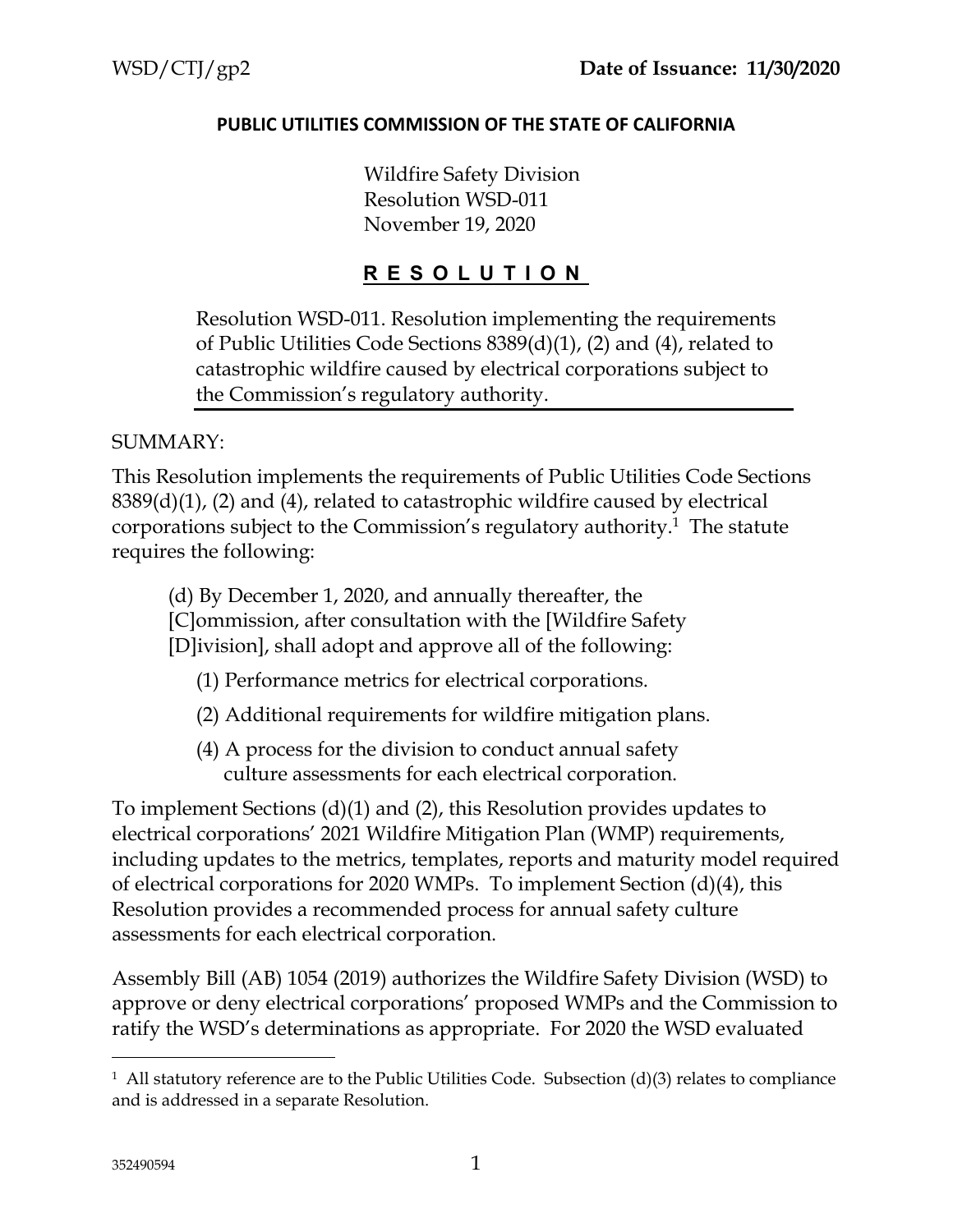WMPs based on guidance issued on December 16, 2019, in the WMP Rulemaking (R.) 18-10-007. This Resolution refines the guidance based on stakeholder comments about the 2020 guidance, the California Wildfire Safety Advisory Board's (WSAB) June 24, 2020, input, **<sup>2</sup>** and the WSD's experience with the 2020 WMP review process.

The elements of the revised WMP guidance and annual safety culture assessment process are included as attachments to this Resolution. The Attachments are as follows:

- **Attachment 1: Incorporation of WSAB Recommendations**  This document contains the WSD's analysis of the WSAB recommendations.
- **Attachment 2.1: Changes to WMP Guidelines**  The WMP requirements are fundamentally the same as in 2020 but are restructured to streamline reporting and evaluation. This document summarizes the major changes to WMP sections and tables.

#### **Attachment 2.2: 2021 WMP Guidelines Template**

Definitions of metrics have been clarified, and tables have been altered to improve reporting.

 **Attachment 2.3: 2021 Performance Metrics Data Template**  Provides an Excel spreadsheet for completing quarterly non-spatial data reports.

#### **Attachment 2.4: 2021 Maturity Model**

The Utility Wildfire Mitigation Maturity Model is a method to assess utility wildfire risk reduction capabilities and examine the relative maturity of the wildfire mitigation programs. In the 2021 WMP review, the WSD will assess progress on maturity by comparing the utility's progress from the utility's 2020 maturity survey, WMP and other data sources, subject to audit and verification.

**<sup>2</sup>** Recommendations on the 2021 Wildfire Mitigation Plan Guidelines, Performance Metrics, and Safety Culture, June 24, 2020.

https://www.cpuc.ca.gov/uploadedFiles/CPUCWebsite/Content/About\_Us/Organization/ [Divisions/WSD/WSAB%20Recommendations%20on%202021%20WMP%20Guidelines%20APP](https://www.cpuc.ca.gov/uploadedFiles/CPUCWebsite/Content/About_Us/Organization/%20Divisions/WSD/WSAB%20Recommendations%20on%202021%20WMP%20Guidelines%20APP%20ROVED%20CONCURRENCES%206.24.2020.pdf) ROVED%20CONCURRENCES%206.24.2020.pdf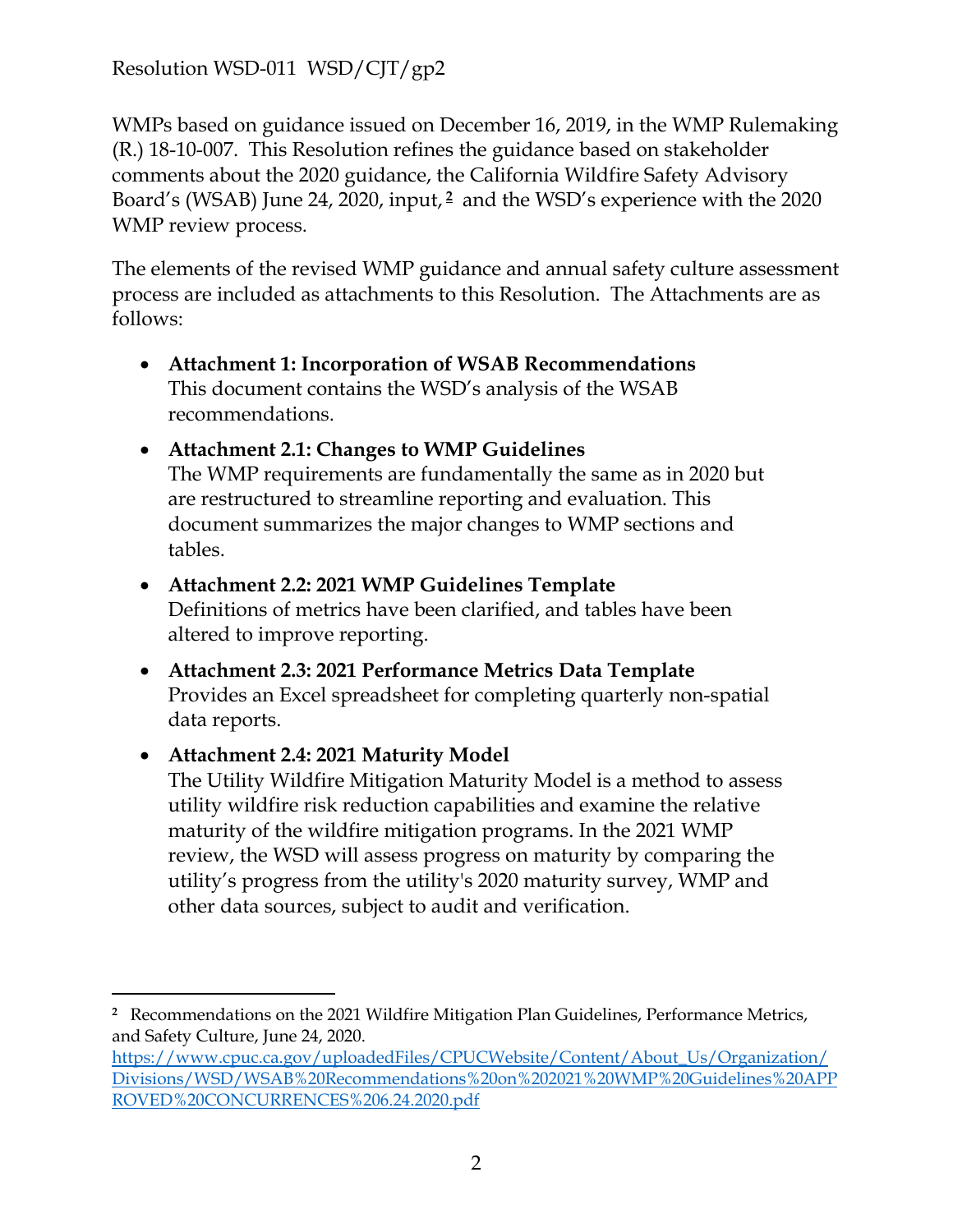- **Attachment 3: Changes to WMP Process**  This document recommends an improved 2021 WMP evaluation schedule, timeline and process.
- **Attachment 4: Annual Safety Culture Assessment Process**  The WSD's recommendation for annual safety culture assessments pursuant to Public Utilities Code § 8389(d)(4).

#### PROPOSED OUTCOME:

- Provides revised guidance for utilities to complete their 2021 WMP updates.
- Provides for a phased consideration of WMPs, with Small and Multijurisdictional Utilities' (SMJUs) and Independent Transmission Owners' (ITOs) WMPs due one month after those of the large Investor Owned Utilities (IOUs).
- Considers and incorporates the majority of the WSAB's proposed performance metrics and other recommendations.
- Refines the process for the Commission to evaluate and approve/disapprove 2021 WMP updates.
- Proposes a process for annual safety culture assessments for each electrical corporation.

#### SAFETY CONSIDERATIONS:

- Mitigation of catastrophic wildfires in California is among the most important safety challenges the Commissionregulated electrical corporations face. WMPs list an electrical corporation's proposed actions to help prevent catastrophic wildfire, so comprehensive WMPs are essential to safety.
- By implementing measures such as vegetation management, system hardening (such as insulating overhead lines and removing or upgrading equipment most likely to cause fire ignition), improved inspection and maintenance, situational awareness (cameras, weather stations, and use of data to predict areas of highest fire threat), improved community engagement and awareness,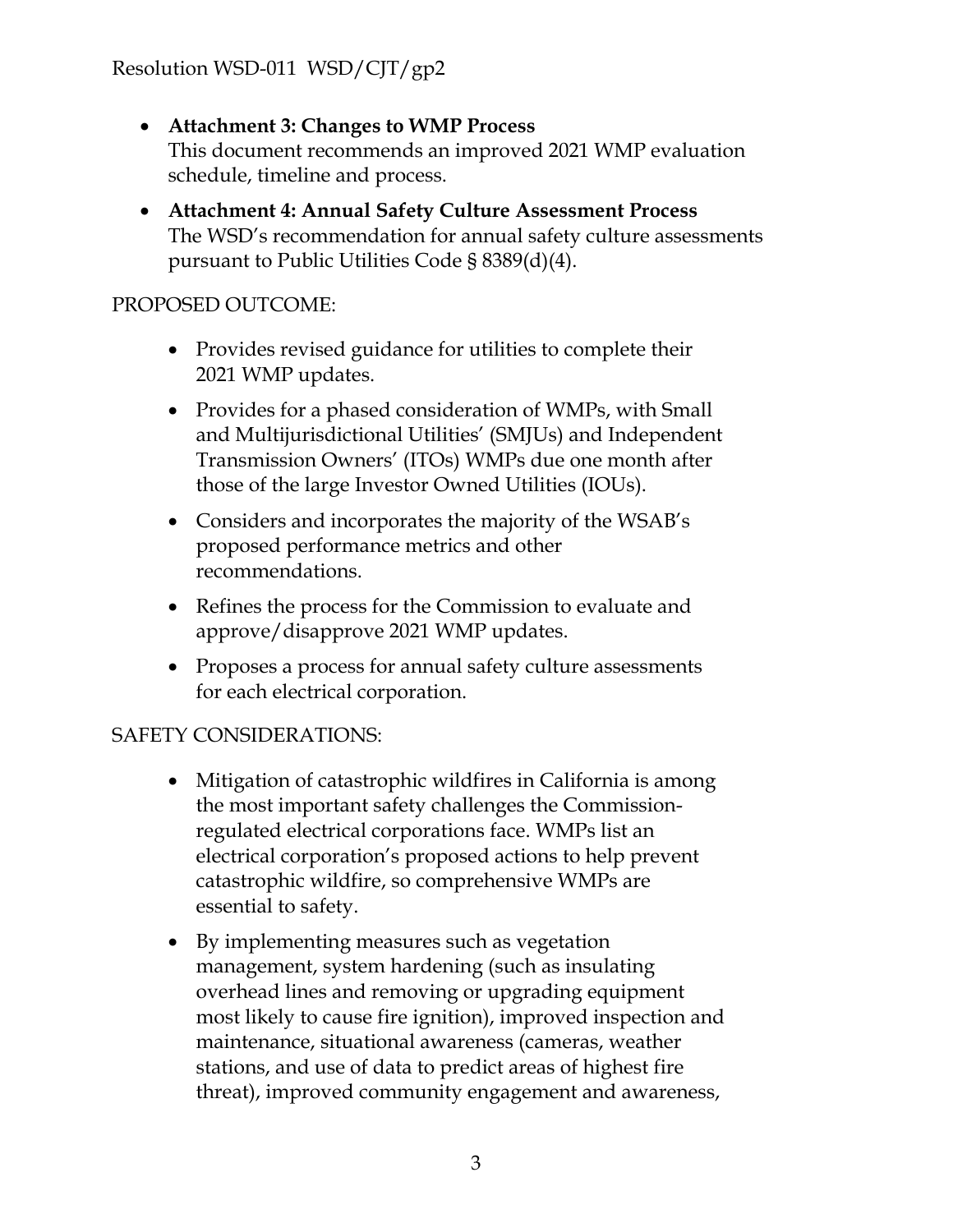and other measures, utility-caused catastrophic wildfire risk should be reduced over time.

- The WMP changes for 2021 should enhance California's ability to review and monitor the electrical corporations' actions in mitigating catastrophic wildfire.
- The process for conducting annual safety culture assessments should help ensure electrical corporations improve their focus on and culture of safety at all levels of their businesses.

#### ESTIMATED COST:

- This Resolution does not address or approve costs, but instead focuses on WMP requirements and a process for evaluating electrical corporation safety culture.
- WMP costs are to be addressed in electrical corporation General Rate Cases or other applications, not in WMPs or safety culture assessments.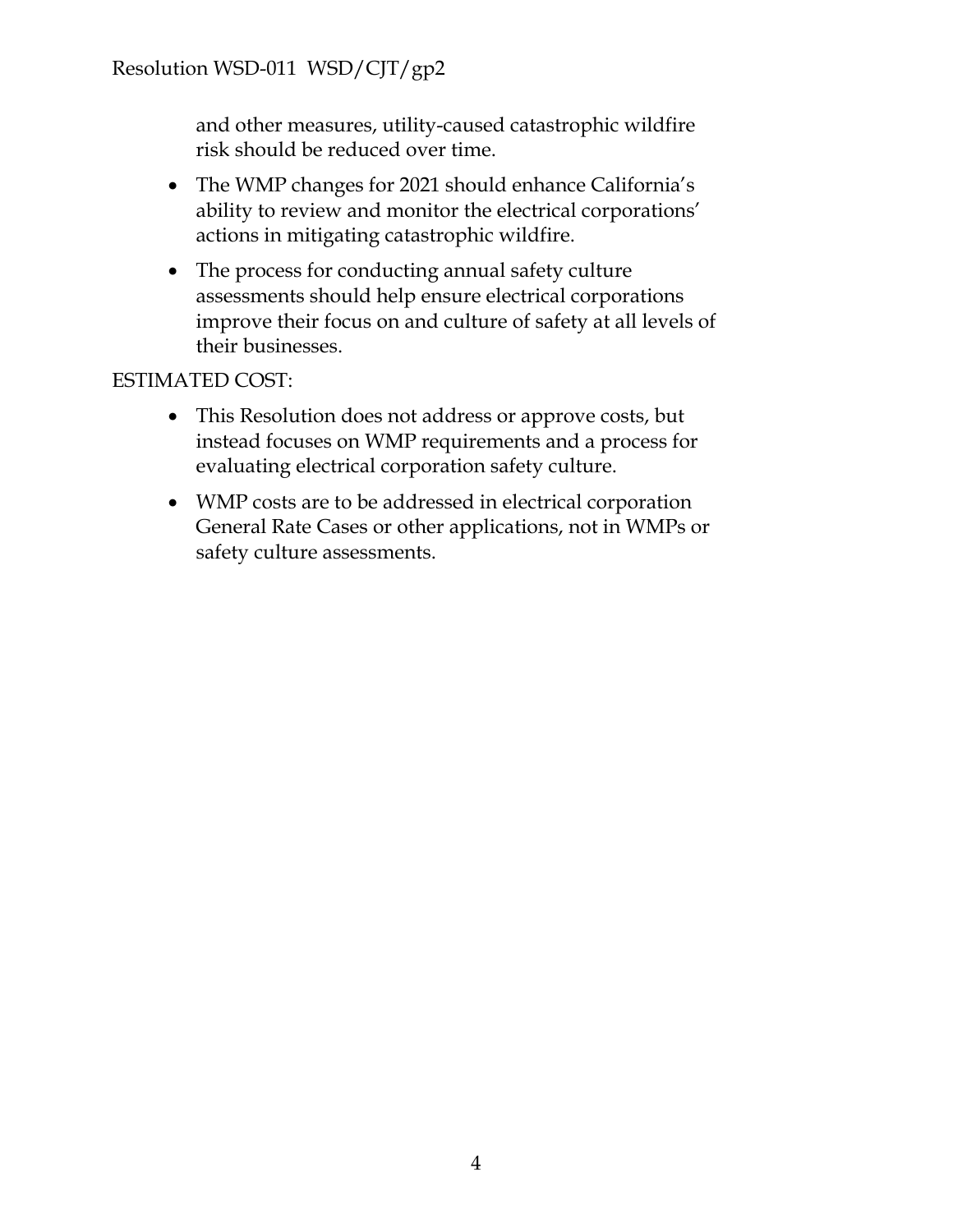#### **I. BACKGROUND**

The Commission opened Rulemaking (R.) 18-10-007 in 2018 to review the 2019 WMPs and approved those WMPs in Commission decisions pursuant to Senate Bill (SB) 901. AB 1054 moved the review of WMPs to the WSD. The legislation also added new provisions in § 8389(d) for the Commission to annually adopt and approve performance metrics for electrical corporations; requirements for wildfire mitigation plans; and a process for the WSD to conduct annual safety culture assessments for each electrical corporation.

The Commission adopted Resolution WSD-001 setting forth the process for review of the 2020 WMPs in light of AB 1054's transfer of responsibility for review of WMPs to WSD. In June 2020, the Commission ratified the WSD's approval of all electrical corporations' WMPs in Resolutions WSD-002 – 009, except Bear Valley Electric Service (BVES).<sup>3</sup>

The 2020 process revealed a need for several refinements for 2021. Utilities were inconsistent in their reporting of projected expenditures associated with their wildfire mitigation efforts. In some cases, few cost estimates were given; in others, there was overlap and duplication across categories. The revised WMP Guidelines (Attachment 2.2) therefore require additional details, cost summaries and estimates of ratepayer impacts. Other changes for 2021 WMPs relate to definitions and units of measurement used in reporting and elimination of duplicate tables or line items in tables that are not necessary for 2021 WMPs.

The revised WMP Guidance includes a "completeness checklist" detailing the 22 statutory requirements of AB 1054 and amended by AB 111. It also includes tables for summarizing the projected costs of mitigations proposed in the WMP, with a column for actual 2020 expenditures, and a table for estimates of the ratepayer impacts of proposed mitigation expenditures.

To consolidate data and analysis related to Public Safety Power Shutoffs (PSPS), the revised WMP Guidance includes a PSPS Section requiring utilities to describe their efforts to minimize, if not eliminate, the use of PSPS as a preferred mitigation option.

<sup>3</sup> BVES resubmitted it's 2020 WMP on September 18, 2020; it is currently under review.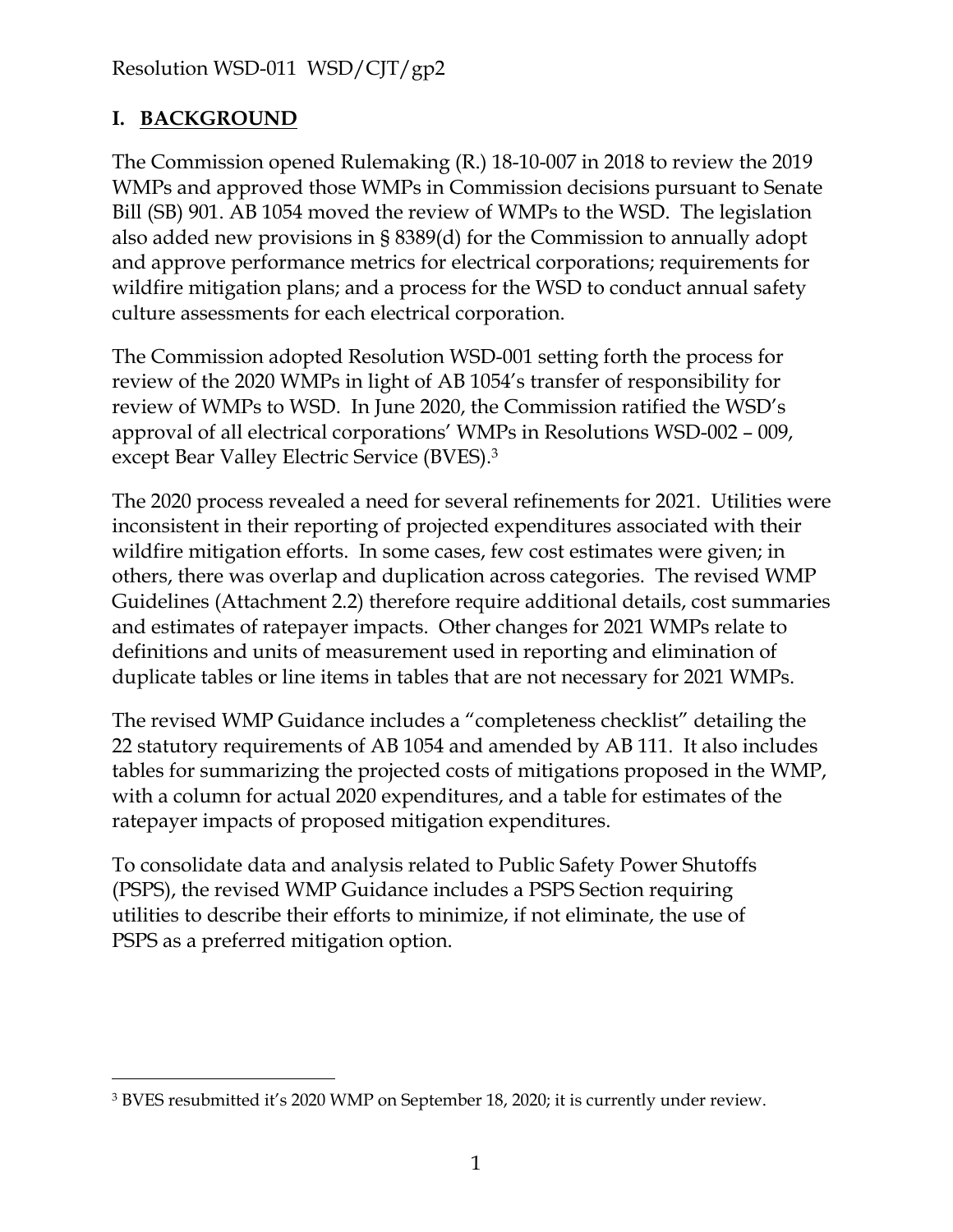#### **II. STAFF PROPOSALS, WORKSHOP AND COMMENTS**

On August 6, 2020, the WSD circulated a "Staff Proposal on Changes to Wildfire Mitigation Plan Requirements and Metrics Tables." The WSD conducted remote workshops on August 12 and 13, 2020, (due to the COVID-19 pandemic) to present to stakeholders and the public proposed revisions to the guidance for 2021 WMPs. The workshops also introduced WSD's approach to collection and naming of data relevant to wildfire mitigation, and the WSAB presented its proposed "System Hardening and Electric Utility Resilience" standard contained in its June 24, 2020 Final Report.

Finally, the workshops reviewed and gave parties the opportunity to comment on "Draft Recommendations for Developing a Safety Culture Assessment Process," which the WSD also circulated on August 6, 2020.

On August 26, 2020, thirteen utilities, stakeholder groups and individuals submitted comments on the staff proposals and workshop.<sup>4</sup> Based on the comments, this Resolution adopts the following refinements to the staff proposals:

- The use of "near miss" events in metrics reporting is revised to "risk events." Risk events are intended to encompass the suite of all event types that may be informative of utility ignition risk. These are defined as an event with significant probability of ignition, including wires down, contacts with objects, line slap, events with evidence of significant heat generation, and other events that cause sparking or have the potential to cause ignition.
- Aspects of the proposed annual safety culture assessment process are revised with respect to safety governance and proposed tools for assessment.

Among comments and suggestions that were incorporated into the final proposals, the following are reflected in the Attachments to this Resolution:

<sup>4</sup> The following stakeholders submitted comments: William Abrams, Public Advocates Office, California Association of Small & Multi-Jurisdictional Utilities, CTIA, Coalition of California Utility Employees, Green Power Institute, Mussey Grade Road Alliance, Protect Our Communities Foundation, Pacific Gas and Electric, Rural County Representatives of California, San Diego Gas & Electric, Southern California Edison, and The Utility Reform Network (TURN).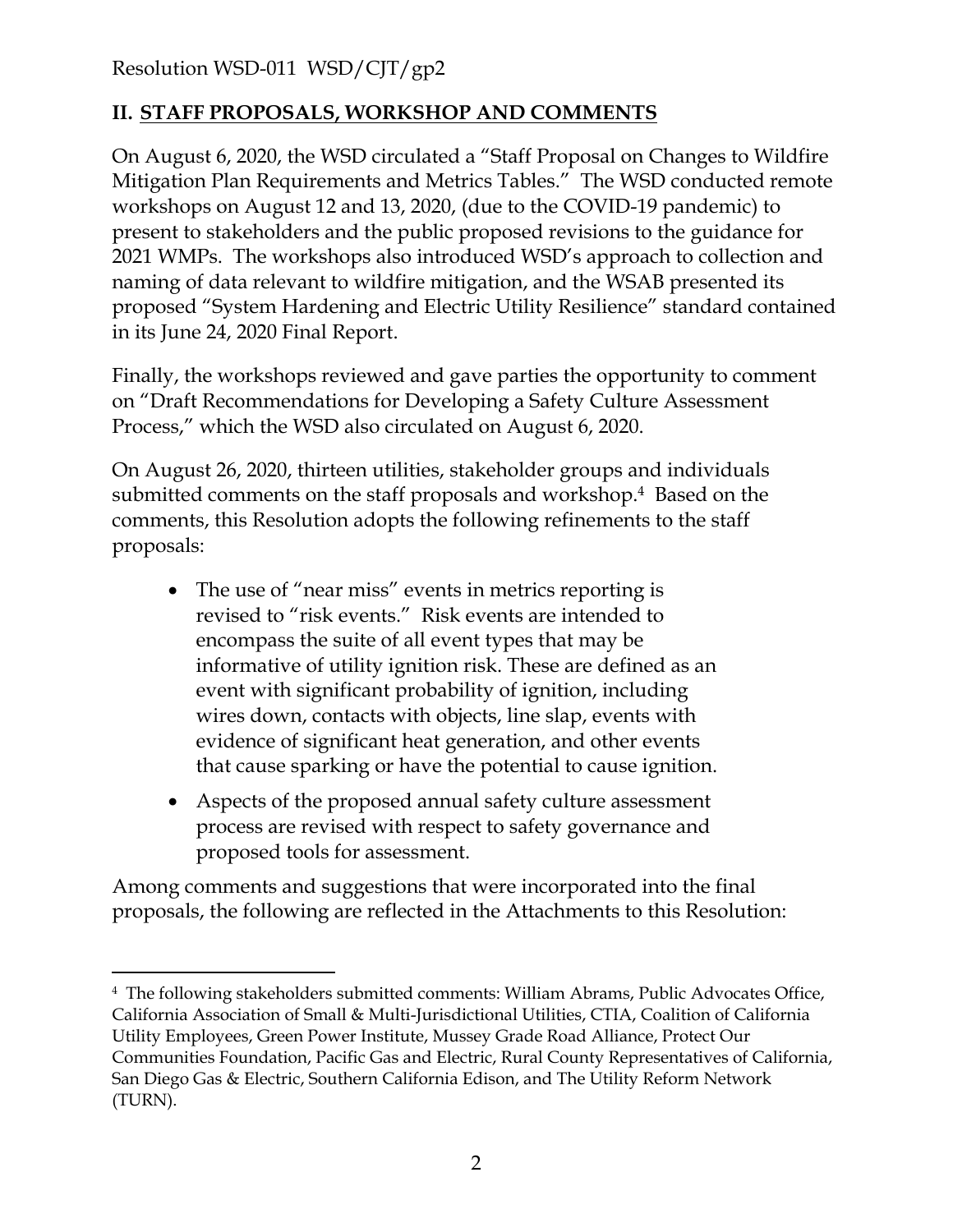- The IOUs and Mussey Grade Road Alliance questioned the value of near miss reporting as defined. This Resolution uses the term "risk events" to ensure consistency with data currently collected, as noted above.
- The IOUs and TURN raised concerns about the proposed schedule for WMP filing and evaluation. This Resolution adopts a "phased" approach to afford the WSD and parties additional time to review WMPs.
- The IOUs and TURN questioned the use of outcome metrics to measure safety culture. While outcome metrics will continue to be used, the assessment process will also identify "indicators of culture."
- TURN warned against the potential for utility manipulation of the information provided in selfassessments of safety culture. These concerns will be balanced by use of a WSD wildfire workforce survey and in-person interviews with targeted utility staff.

### **III. DISCUSSION**

#### **1. Attachment 1: Incorporation of WSAB Recommendations**

Section 8389(b) directs the WSAB to make recommendations to the WSD by June 30, 2020 and annually thereafter on:

- Appropriate performance metrics and processes for determining each electrical corporation's compliance with its approved WMP;
- Appropriate requirements in addition to the requirements set forth in § 8386 for the WMP;
- The appropriate scope and process for assessing the safety culture of an electrical corporation.

The WSAB approved its recommendations on the 2021 WMP guidelines, performance metrics and safety culture on June 24, 2020, and submitted a final report to the WSD on June 26, 2020. Section 8389(c) requires the WSD to analyze the WSAB's input for Commission consideration.

The WSD's analysis appears in Attachment 1 to this Resolution. In summary, the WSD fully incorporated six recommendations, incorporated nine with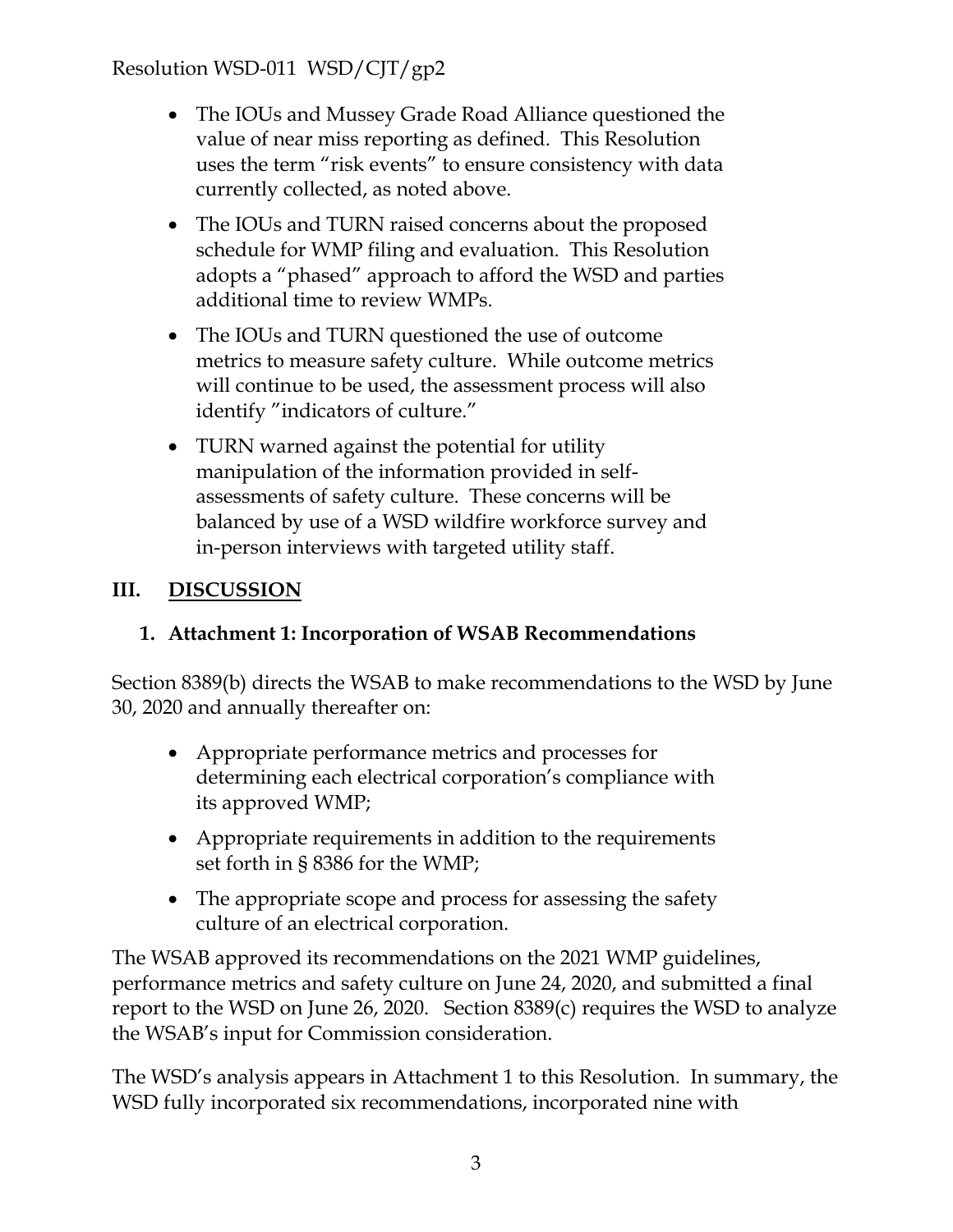modification, and declined to incorporate four recommendations. Those recommendations are as follows:

| <b>Fully</b>               | Incorporate with            | Do Not Incorporate          |
|----------------------------|-----------------------------|-----------------------------|
| Incorporate                | Adjustments                 | at this time                |
| 1.2 State and Federal      | 1.1 Topical Organization    | 3.6 Resolving California    |
| Rules and                  | by WMP Program with a       | <b>Utilities' Resource</b>  |
| Requirements Should        | Focus on Lessons Learned    | Constraints                 |
| Be Included and            |                             |                             |
| Explained in the           |                             |                             |
| Narrative of WMPs          |                             |                             |
| 1.4 Strike a Balance       | 1.3 Submission Schedules    | 4.1 Develop an Electric     |
| Between Data               | that Set Up All Parties for | Utility Resiliency and Risk |
| Submission                 | <b>Success</b>              | <b>Reduction Threshold</b>  |
| Requirements,              |                             | (SHEUR)                     |
| Quarterly Reporting        |                             |                             |
| and Program                |                             |                             |
| Implementation             |                             |                             |
|                            | 2.1 Risk Spend Efficiency   | 6.1 The Wildfire Safety     |
| 2.4 Standardized Data      | (RSE) Analysis Required     | Division Should Remain at   |
| to Allow Cross-Utility     | for Each Mitigation         | the CPUC                    |
| Comparisons                | Measure                     |                             |
|                            |                             |                             |
| 3.3 Reporting              | 2.2 Train and Retain        | 6.2 Future Issues for       |
| Expert                     | <b>Qualified Electrical</b> | Consideration               |
| Qualifications             | Workers                     |                             |
| and Scientific             |                             |                             |
| Justification for          |                             |                             |
| Decision-                  |                             |                             |
| Making                     |                             |                             |
| 4.2 Community              | 2.3 Risk Assessment and     |                             |
| Outreach and               | Mapping to Determine        |                             |
| Emergency                  | <b>Location of Wildfire</b> |                             |
| Preparedness               | Mitigation Measures and     |                             |
| <b>Performance Metrics</b> | Update CPUC Fire-Threat     |                             |
| and Data Reporting         | Maps More Frequently        |                             |

# **Table 1.1 Summary of WSAB WMP Recommendations**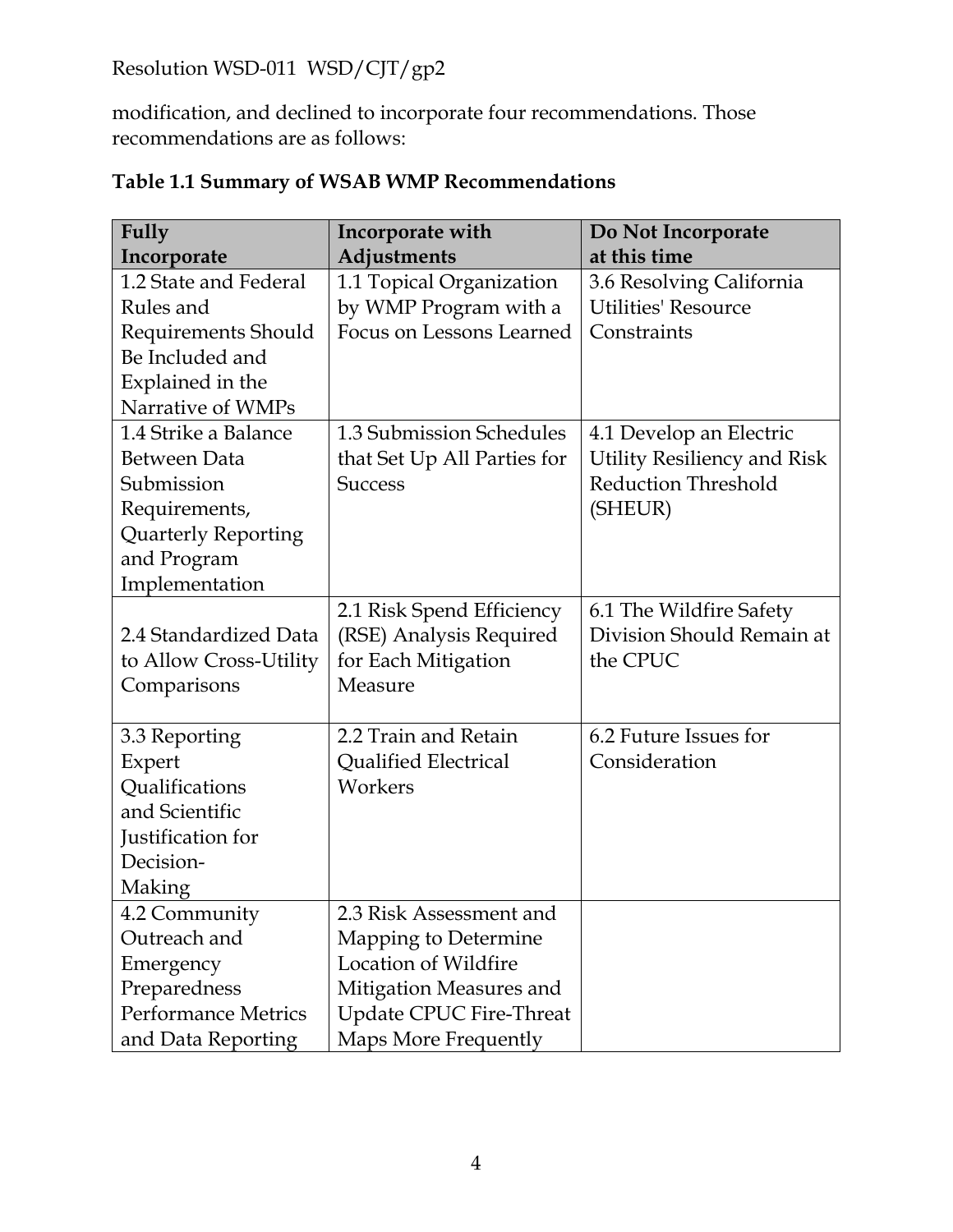| 3.1 Scientific Review of<br>Modeling Methods and<br>Assumptions                                                |  |
|----------------------------------------------------------------------------------------------------------------|--|
| 3.2 Development of a<br>Data Access Portal for<br><b>Interconnected Data</b><br>Repositories (interim<br>step) |  |
| 3.4 Robust Training<br>Programs and Workforce<br>Equity                                                        |  |
| 3.5 Aligning Vegetation<br><b>Management Practices</b><br>with Best Available<br>Science                       |  |
| 3.7 Wildfire Mitigation<br><b>Program Cost Review</b><br>and Costs Recovery<br>(interim step) $5$              |  |

#### **Table 1.2 Safety Culture recommendations**

| <b>Fully Incorporate</b> | Incorporate with               | Do Not                 |
|--------------------------|--------------------------------|------------------------|
|                          | Adjustments                    | Incorporate at this    |
|                          |                                | time                   |
| N/A                      | 5.1 Develop a Unit             | 5.2 Insert Safety      |
|                          | Within or Outside of the       | Language into Investor |
|                          | Utility, to Study Black        | Owned Utility Board    |
|                          | Swan Events and Predict        | Member Job             |
|                          | <b>Potential Future Events</b> | Descriptions           |
|                          |                                |                        |
|                          |                                | 5.3 Ensure Consistent  |
|                          |                                | Compliance with High-  |
|                          |                                | Level Safety Standard  |

<sup>5</sup>Cost-reasonableness review is statutorily precluded for the WMP. 2021 WMP guideline recommendations intend to identify each electrical corporation's ratepayer cost increases for implementing its WMP programs and initiatives.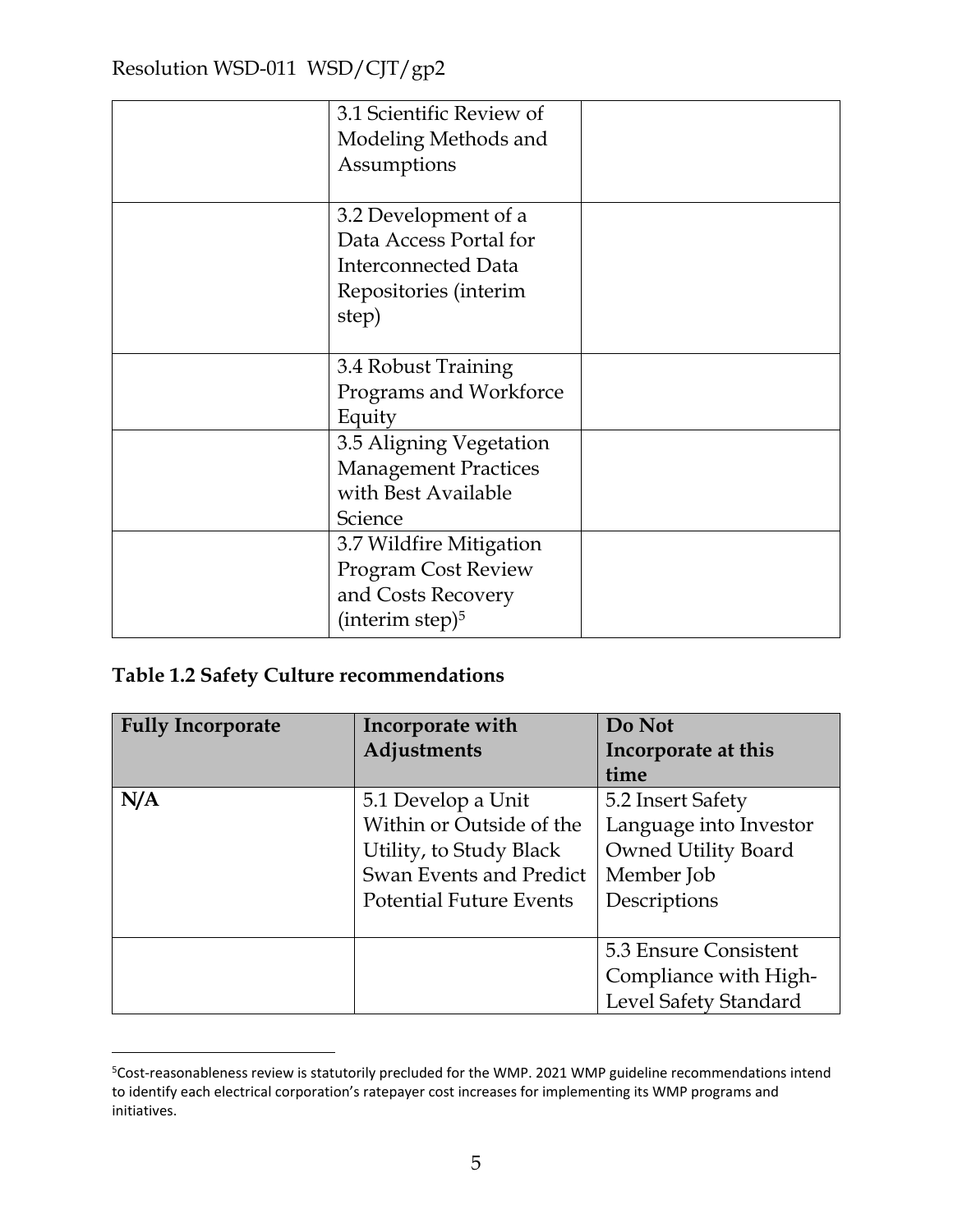|  | 5.4 Post-Accident<br>Debriefing and Learning |
|--|----------------------------------------------|

Recommendations that were not incorporated may also be longer-term processes that utilities may not be able to fully implement before the 2021 WMP update.

The Commission has evaluated the WSD's discussion of the WSAB recommendations above and in Attachment 1 and is satisfied with the treatment given those recommendations.

**2. Attachment 2.1: Changes to WMP Guidelines Attachment 2.2: 2021 WMP Guidelines Template Attachment 2.3: 2021 Performance Metrics Data Template Attachment 2.4: 2021 Maturity Model** 

The WMP requirements are generally the same as in 2020 but have been restructured for streamlined reporting and evaluation. Definitions of metrics have been clarified and tables have been altered to improve overall reporting structure.

Key changes in the 2021 process over 2020 include the following required elements:

- a. A revised standard WMP format (Attachment 2.1) for all WMP filers is required so WMPs all include similar information in the same format.
- b. The revised format streamlines the data presented in the WMPs by eliminating duplication and certain data that will be provided to the WSD via quarterly data submissions in Geographic Information System (GIS) format.
- c. Standard data is required of all WMP filers, in tabulated form, with additional and supporting GIS data so wildfire mitigation plan assessments are increasingly guided by data. Use of data focused on key drivers of utility ignition risk should help alleviate the risk of catastrophic wildfire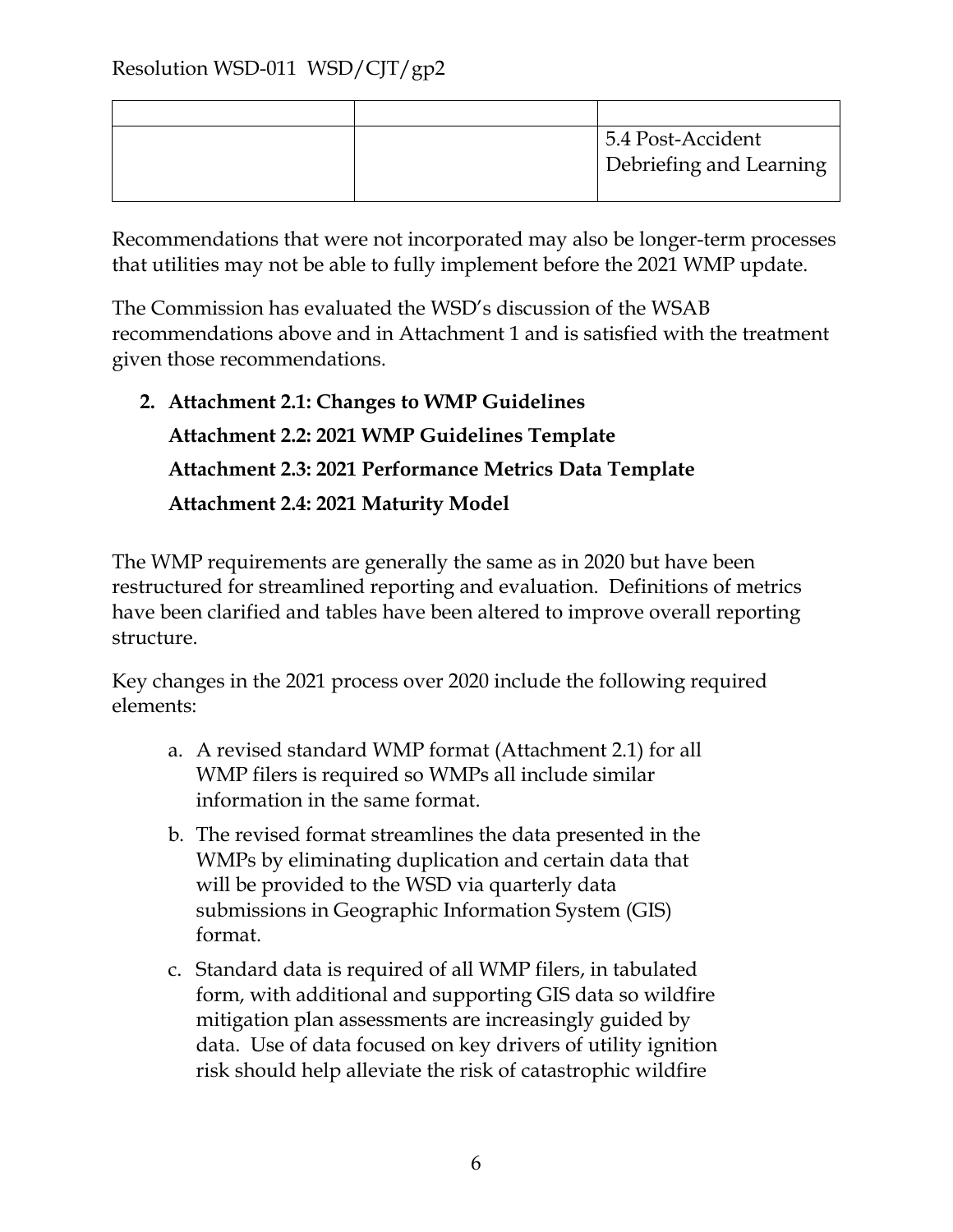over time and allow for tracking of electrical corporation progress and compliance.

- d. The revised template (Attachment 2.2) includes a "completeness checklist" detailing the 22 statutory requirements of AB 1054.
- e. The revised template includes tables for summarizing the projected costs of mitigations proposed in the WMP, with a column for actual 2020 expenditures.
- f. The revised template includes a table for estimates of the ratepayer impacts of proposed mitigation expenditures.
- g. To consolidate data and analysis related to PSPS, the revised WMP Template includes a PSPS section.
- h. The Performance Metrics Data Template (Attachment 2.3) is an Excel spreadsheet for reporting non-spatial data,<sup>6</sup> which the WSD will require on a quarterly basis to align with GIS data submissions.
- i. There are no recommended substantive changes to the "maturity model" (Attachment 2.4). This document requires WMP filers to complete a survey reporting current wildfire mitigation practices in 52 categories, as well as planned improvements in each category over the next three years. The WSD conducts a maturity assessment to assess the filer's ability to reduce wildfire risk and its corresponding maturity level, which will be included as part of the WSD's 2021 WMP evaluation

The Commission has reviewed each of the Attachments and finds they appropriately update the WMP submissions to meet concerns raised in the last review.

#### **3. Attachment 3: Changes to WMP Process**

All provisions of WSD-001 remain in place for the 2021 WMP submission process. Three major recommendations are adopted to address the key challenges in the WMP timeline, schedule and process:

<sup>6</sup> Non-spatial data refers to the tables embedded in the WMP Guidelines embedded in Attachment 2.2.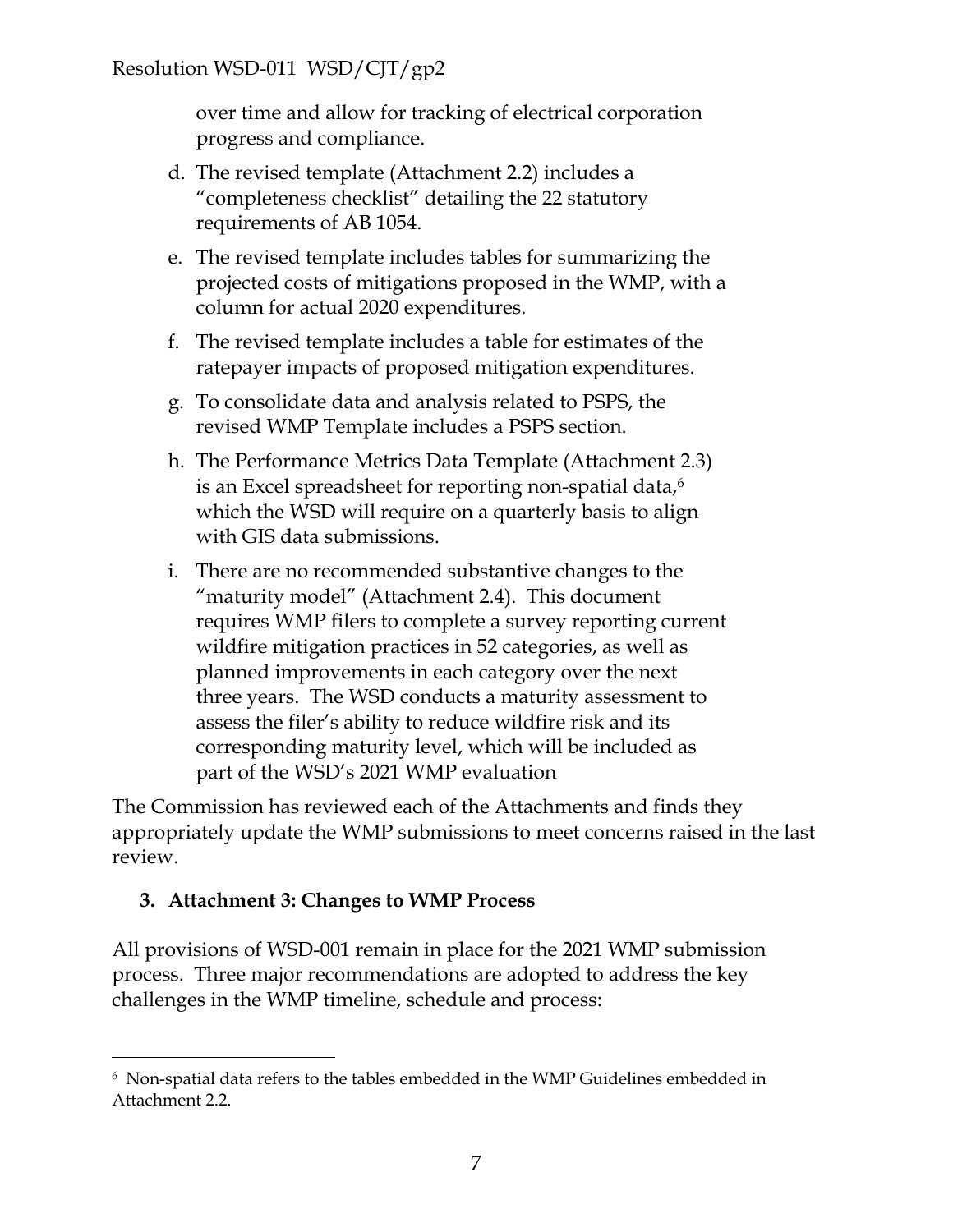### **A. Phased approach to WMP submissions and review**

The challenging task of reviewing all WMPs in a statutorily imposed 90-day period showed that the WSD and stakeholders need additional time and resources to properly evaluate each WMP. The data request process also proved difficult for both the WSD and electrical corporations and impinged on the 90 day review period.

For the 2021 WMP cycle, it is important to implement key changes to reduce constraints on the process. The 2021 WMP timeline will follow a modified approach, in which large utilities and SMJUs/ITOs submit WMPs one month apart. This phased approach will allow the WSD more time to review each WMP, and smaller IOUs more time to prepare their WMPs.

#### **B. Quarterly Report data submission supplants some annual requirements**

An annual data submission process is not ideal for utilities, the WSD, or stakeholders. It is challenging for utilities to provide complete data along with the WMP narrative within the two-month WMP preparation window.<sup>7</sup> For the WSD and stakeholders, annual data is too infrequent to meaningfully track utility progress, outcomes and prepare for subsequent WMP reviews.

By replacing some data requests to supplement the annual WMP with data in the quarterly reports, these problems are addressed. Quarterly reports enable the WSD to monitor utility data more frequently and shift the data review to the offseason months. Insights generated from the quarterly reports reduce analysis time during annual WMP review, leading to a faster review process.

The quarterly report structure is not identical to the WMP data requirements. Therefore, for 2021, all annual data requirements are moved into the quarterly report (spatial and non-spatial) format, and data requirements are removed from the annual WMP. This reporting schedule replaces that adopted in Resolution WSD-002. 2020 Class B deficiencies and conditions requiring ongoing reporting are still required and will be submitted alongside the new quarterly data submissions according to the schedule adopted herein, rather than according to

<sup>7</sup> In accordance with § 8389 (d), the Commission is required to annually approve the WSD's recommendations on WMP requirements among other things. Traditionally, the schedule for WMPs requires an early February submittal – providing approximately two months between Commission approval of WMP requirements and the filing deadline.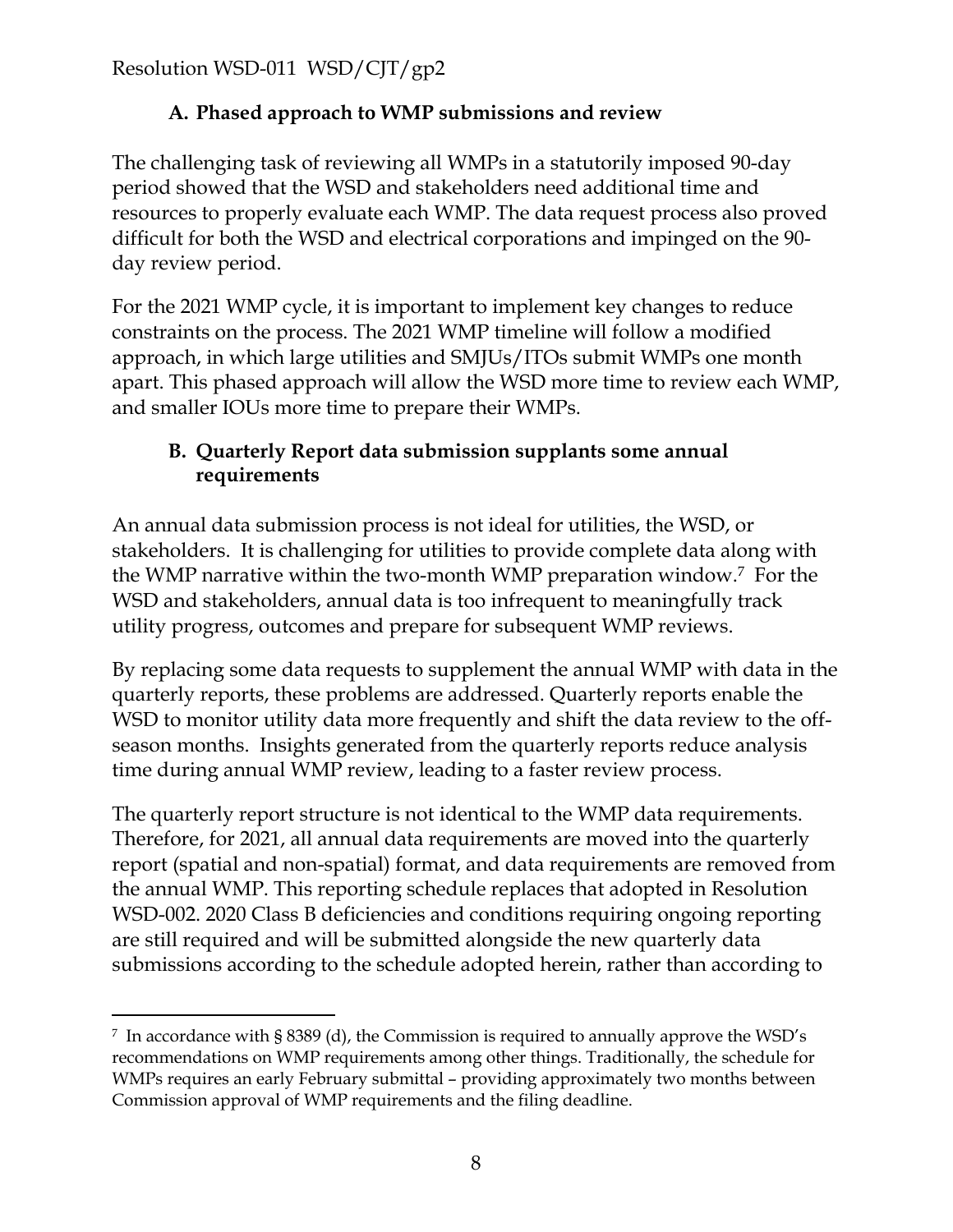the schedule adopted in Resolution WSD-002.The insights generated from quarterly reports should reduce analysis time during the annual WMP review, leading to a faster and higher quality review process. The WSD may modify the quarterly report schedule or cadence as deemed necessary via written notice to stakeholders.

#### **C. 2021 Filing and Action Timetable**

The 2021 WMP timeline will follow a modified approach, in which large utilities and SMJUs/ITOs will submit WMPs one month apart. This phased approach will allow the WSD more time to review each WMP, and smaller IOUs more time to prepare their WMPs. The WSD may modify the 2021 WMP schedule as deemed necessary via written notice to stakeholders subject to the statutory parameters set forth in § 8386(b). $8$ 

| Date             | Action                                             |
|------------------|----------------------------------------------------|
| February 5, 2021 | WMP submission deadline for large IOUs             |
| February 23-24,  | WSD Workshops for large IOUs                       |
| 2021             |                                                    |
| March 17, 2021   | Public Comments due for large IOU WMPs             |
| March 24, 2021   | Reply Comments due for large IOU WMPs <sup>9</sup> |
| May 2021         | WSD published draft resolution(s) and action       |
|                  | statements for large IOU WMPs                      |
| <b>June 2021</b> | Earliest date Commission may ratify WSD            |
|                  | resolution(s)                                      |

|  |  | Table 2: 2021 WMP Cycle Timeline for PG&E, SCE and SDG&E |
|--|--|----------------------------------------------------------|
|  |  |                                                          |

| Date           | Action                                 |
|----------------|----------------------------------------|
| March 5, 2021  | WMP submission deadline for SMJUs/ITOs |
| March 23, 2021 | WSD Workshops for SMJUs/ITOs           |

<sup>&</sup>lt;sup>8</sup> "In calendar year 2020, and thereafter, the plan shall cover at least a three-year period. The division shall establish a schedule for the submission of subsequent comprehensive wildfire mitigation plans, which may allow for the staggering of compliance periods for each electrical corporation. In its discretion, the division may allow the annual submissions to be updates to the last approved comprehensive wildfire mitigation plan; provided, that each electrical corporation shall submit a comprehensive wildfire mitigation plan at least once every three years."

<sup>&</sup>lt;sup>9</sup> Any stakeholder may submit reply comments.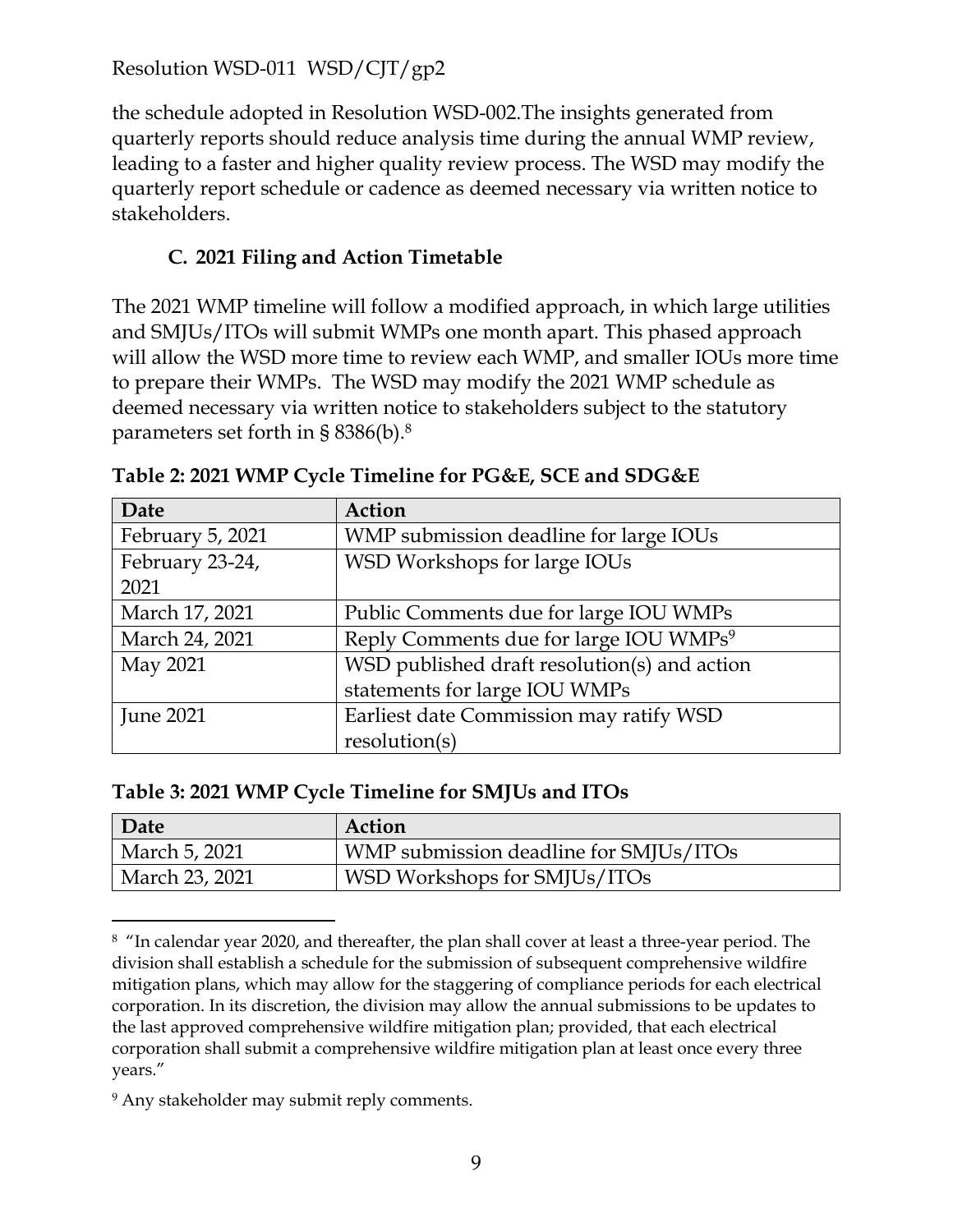| April 14, 2021   | Public Comments due for SMJU/ITO WMPs        |
|------------------|----------------------------------------------|
| April 21, 2021   | Reply Comments due for SMJU/ITO WMPs         |
| <b>June 2021</b> | WSD published draft resolution(s) and action |
|                  | statements for SMJU/ITO WMPs                 |
| July 2021        | Earliest date Commission ratify WSD          |
|                  | resolution(s)                                |

The Commission is satisfied that the more regular data submissions and the timing changes the WSD recommends will improve the WMP review process for the WSD, the Commission and stakeholders.

#### **4. Attachment 4: Annual Safety Culture Assessment Process**

Pursuant to § 8389, by December 1, 2020, and annually thereafter, the Commission, after consultation with the WSD, must adopt and approve a process for the WSD to conduct annual safety culture assessments for each electrical corporation subject to the Commission's jurisdiction.

The WSD's annual Safety Culture Assessment is distinct from the broader safety culture assessment required of the Commission by § 8386(2). The WSD's annual Safety Culture Assessment will focus on foundational components of safety culture and components specific to wildfire risk. The WSD may phase in the proposed elements of the WSD's annual Safety Culture Assessment and may deploy a streamlined Safety Culture Assessment for SMJUs/ITOs.

The WSD will use assessment tools focused on whether electrical corporations are building a wildfire safety culture:

- An electrical corporation workforce survey intended to assess culture in areas particularly relevant to wildfire;
- An organizational self-assessment on elements of organizational policies and practices that heavily influence culture as well as each electrical corporation's targets and plans to improve;
- Safety governance documentation focused on lessons learned, evidence supporting the organizational selfassessment, detail regarding plans to improve, compliance with Board structure requirements pursuant to § 8389(e)(5) and § 8389(e)(3), and verifications of compliance with past related Commission directives, as applicable;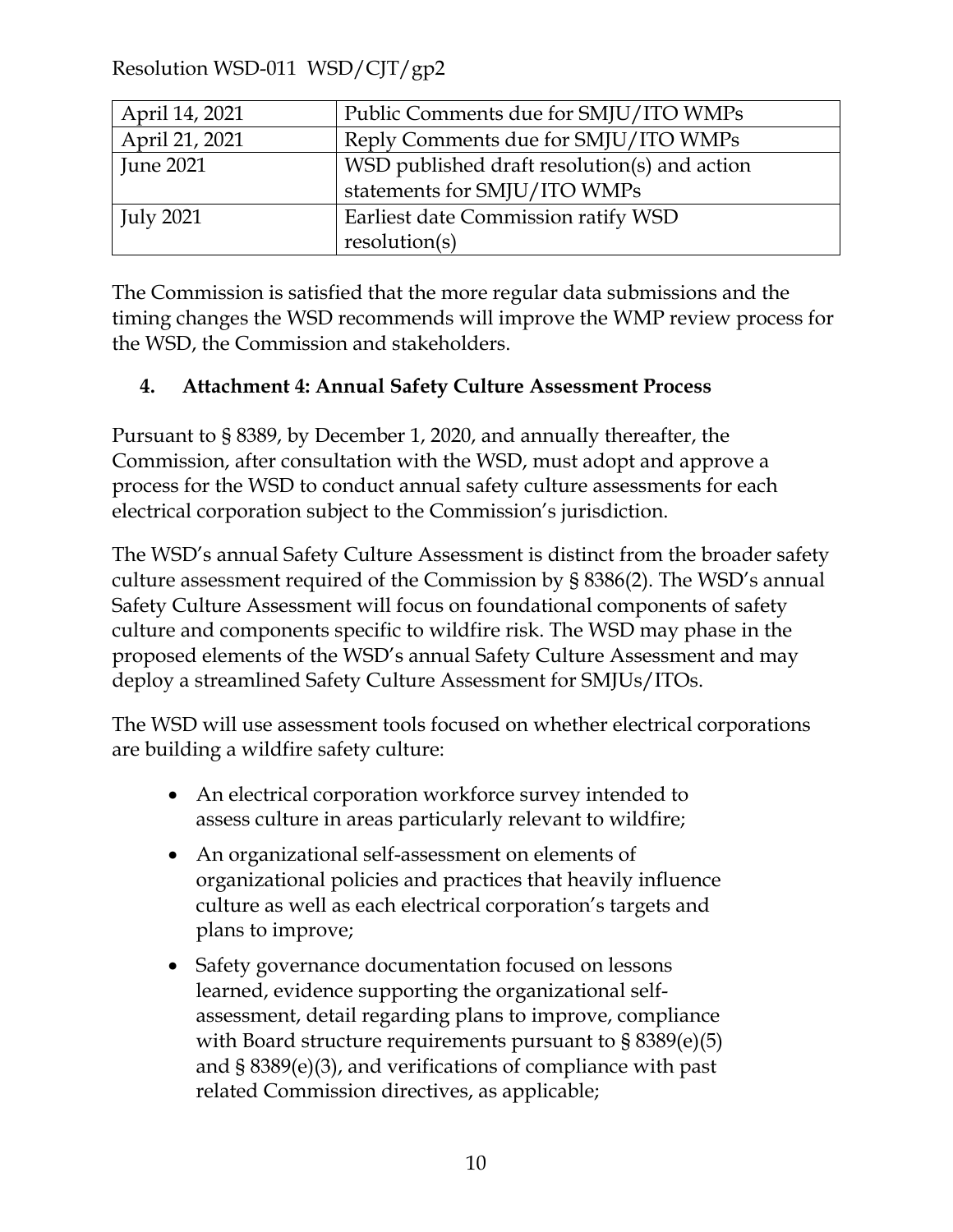• Interviews and observational visits, as necessary.

The Commission has reviewed the WSD's Safety Culture Assessment proposals and Attachment 4 and is satisfied that the materials appropriately focus on safety culture in the wildfire context.

### **IV. COMMENTS**

A draft of this Resolution was served on the service list of R.18-10-007, noticed on the Commission's Daily Calendar, and posted on the WSD's website [\(www.cpuc.ca.gov/wsd\)](http://www.cpuc.ca.gov/wsd) on October 12, 2020. Pursuant to Rule 14.5 of the Commission's Rules of Practice and Procedure and Resolution WSD-001, comments on the Draft Resolution could be submitted by any stakeholder.

On November 2, 2020, the following stakeholders submitted timely comments: California Association of Small and Multi-Jurisdictional Utilities, Green Power Institute (GPI), Mussey Grade Road Alliance, Pacific Gas and Electric, Protect Our Communities Foundation, Public Advocates Office (Cal Advocates), San Diego Gas & Electric, Southern California Edison, and The Utility Reform Network.

The following is a synopsis of modifications made based on comments. In addition, minor changes to fix typographical errors, improve clarity or flow have been made throughout the appendices.

- 1. In response to SDG&E's comments that initiatives should be reported in flexible units to accurately reflect target metrics, utilities are permitted to report initiative scope in the units they use to track each initiative (e.g. number of fuses replaced for fuse replacement initiatives). However the utilities will still be required to report in circuit line miles to facilitate comparison across utilities.
- 2. In response to comments raised by PG&E and SCE, the 2023 projection data requirements have been removed.
- 3. In response to comments by Cal Advocates, the Commission agrees that Red Flag Warning (RFW) circuit miles should only reflect circuits impacted by RFW days. Therefore, the normalization of RFW circuit mile days has been adjusted to exclude undergrounded lines (noted as overhead (OH) circuit miles). Similar adjustment has been made to exclude undergrounded lines from the metric for High Wind Warning circuit mile days. In addition, definitions for "circuit mile" and "line mile" have been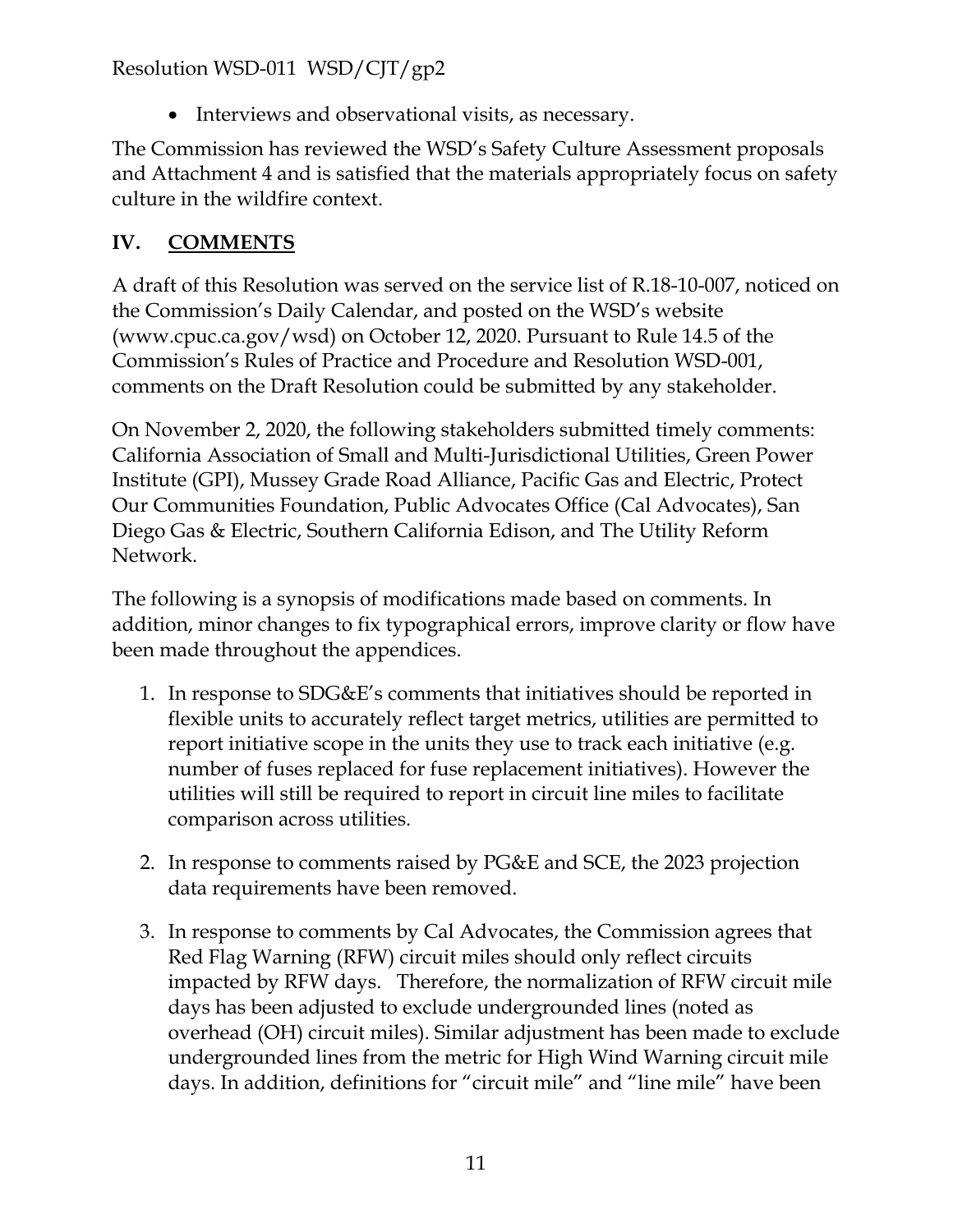added to the WMP glossary. Utilities are also required to provide projected targets for their reported program target metrics (e.g. projected 2022 target).

- 4. In response to comments from Cal Advocates, utility WMP workshops have been moved one week earlier while public comment dates have not been shifted. A clarification has also been added that any stakeholder may submit comments and reply comments.
- 5. In response to GPI's comments regarding reporting of updates on progress since 2020, a new Guidelines Section 4.6 has been added that requires the utilities to report progress on 2020 WMP deficiencies. In addition, the characterization of WSAB's recommendation 2.1 has been changed to "partially incorporated" (*see* Attachment 2.1) since risk-spend efficiency is delineated by High Fire Threat District level, rather than circuit level, as was originally recommended by the WSAB.
- 6. In response to GPI's comments, Section 4.4 of the WMP Guidelines has been modified to include discussion on results. Further, in Maturity Model capabilities 24 and 25, the words "vegetation waste" have been modified to include vegetation residue. The words now appear as "vegetation waste/residue."
- 7. In response to comments to Protect our Communities, the WMP Guidelines have been updated to clarify that, when referencing specific statutes and directives, this includes Commission directives.
- 8. In response to SCE's comment that the Safety Culture Assessment will require significant additional resources that need to be balanced with existing safety culture efforts and other utility objectives, Safety Culture Assessment planning meetings will be set to determine the amount of work required from IOUs. This meeting will enable the WSD to tailor how the Safety Culture Assessment will be administered for each IOU.
- 9. Finally, the Commission acknowledges comments from the IOUs regarding the volume and scope of quarterly data reporting requirements. The WSD will continue to work with stakeholders to ensure these requirements can be met. No changes are made to the data reporting requirements at this time.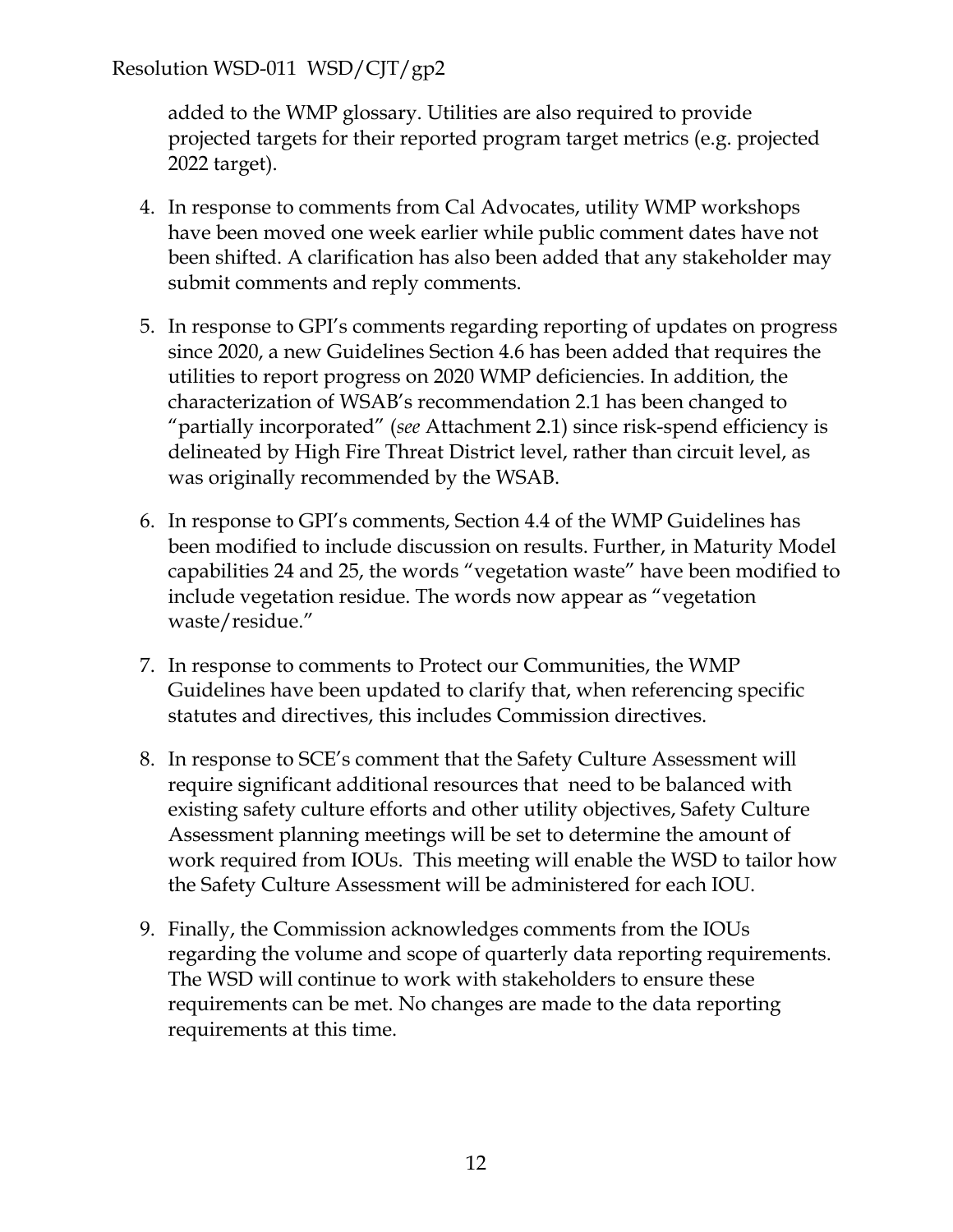## **FINDINGS**

- 1. AB 1054 and Commission Resolution WSD-001 require all California electrical corporations and independent transmission owners (ITOs) to file a Wildfire Mitigation Plan update for 2021 that conforms with Pub. Util. Code § 8386(c) and guidance provided by the WSD and served on the Rulemaking 18-10-007 service list as part of this resolution.
- 2. AB 1054 requires the WSD to consider and evaluate recommendations from the Wildfire Safety Advisory Board that were included in the WSAB June 24, 2020, Final Report.
- 3. The WSD's incorporation of many of WSAB's recommendations input is appropriate. Other WSAB recommendations are appropriately deferred to the next WMP cycle.
- 4. Pub. Util. Code §§ 8386(d)(1), (2) and (4) require the Commission to adopt, after consultation with the WSD, the following: (1) performance metrics for electrical corporations, (2) additional requirements for wildfire mitigation plans, and (4) a process for the division to conduct annual safety culture assessments for each electrical corporation. This Resolution with its Attachments meets each of the foregoing requirements.
- 5. The WMP review schedule herein appropriately balances the needs of stakeholders, the Commission and the WSD. The WSD may modify the 2021 WMP schedule as deemed necessary via written notice to stakeholders subject to the statutory parameters set forth in § 8386(b).
- 6. The WSD may modify the quarterly report schedule or cadence as deemed necessary via written notice to stakeholders.
- 7. The WSD may modify the 2021 Safety Culture Assessment schedule, as deemed necessary, via written notice to stakeholders.
- 8. The WSD may phase in elements of the proposed Safety Culture Assessment and may deploy a streamlined Safety Culture Assessment for SMJUs/ITOs as set forth in Attachment 4.
- 9. The Attachments to this Resolution reasonably address the requirements of §§ 8386(d)(1), (2) and (4).

## **THEREFORE, IT IS ORDERED THAT:**

1. The contents in Attachments 1, 2.1, 2.2, 2.3, 2.4, 3, and 4 spell out electrical corporations' obligations pursuant to Pub. Util. Code §§ 8386(d)(1), (2) and (4) are hereby adopted.